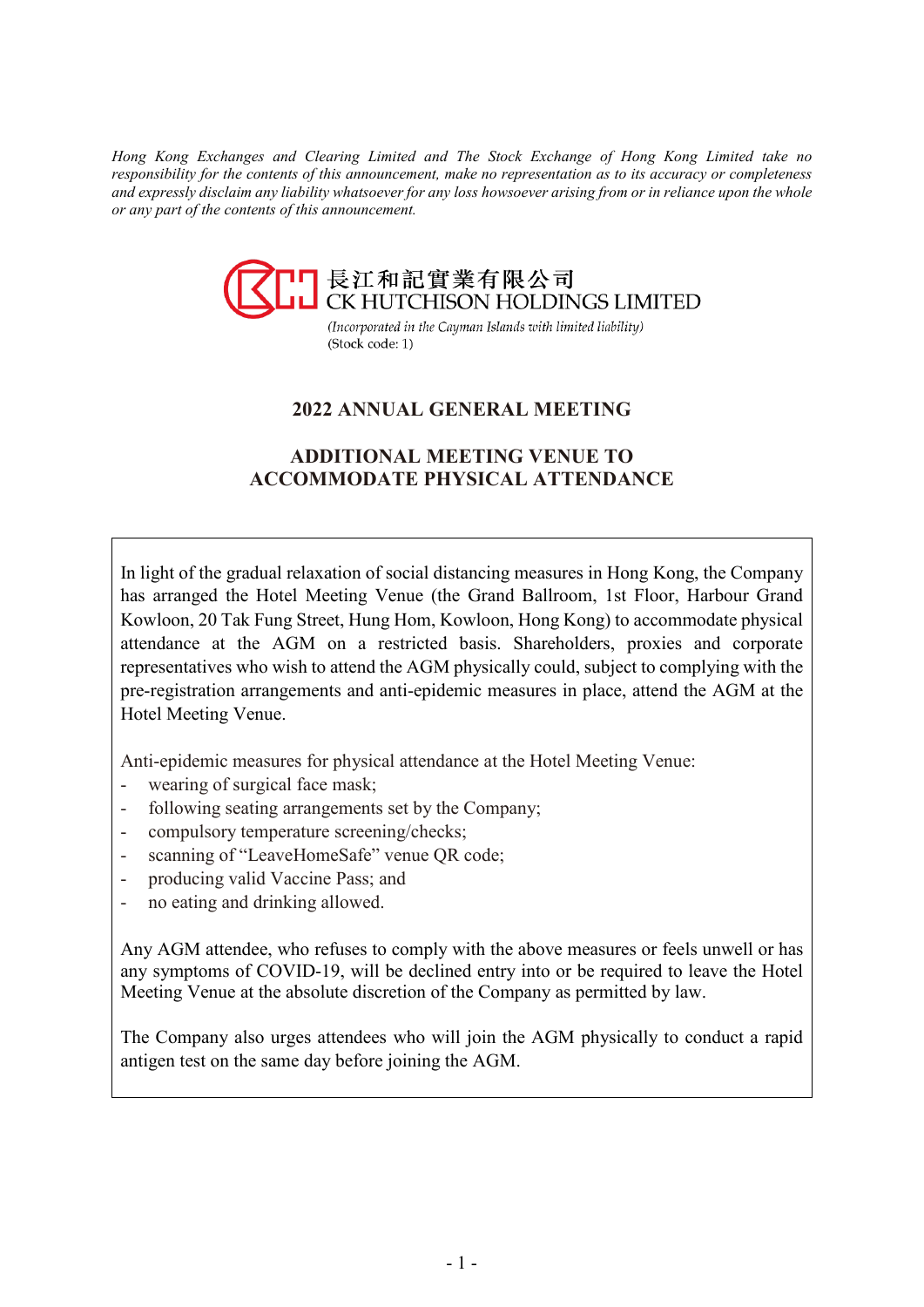Reference is made to the notice of annual general meeting (the "**AGM**") of CK Hutchison Holdings Limited (the "**Company**") and the circular to Shareholders (the "**Circular**") both dated 12 April 2022 in relation to the hybrid AGM to be held on Thursday, 19 May 2022 at 4:30 pm. Capitalised terms used in this announcement shall have the same meanings as those defined in the Circular unless otherwise stated.

In light of the gradual relaxation of social distancing measures recently announced by the Hong Kong Government, the Company has arranged an additional meeting venue at the Grand Ballroom, 1st Floor, Harbour Grand Kowloon, 20 Tak Fung Street, Hung Hom, Kowloon, Hong Kong (the "**Hotel Meeting Venue**"), to accommodate physical attendance by Shareholders, proxies and corporate representatives at the AGM (the "**AGM Attendees**") on a restricted basis, taking into consideration the latest gathering restrictions and social distancing laws and regulations. **Due to capacity constraints, physical attendance by AGM Attendees at the Principal Meeting Place (9/F., Cheung Kong Center, 2 Queen's Road Central, Hong Kong) remains not feasible. Accordingly, AGM Attendees who wish to attend the AGM physically could, subject to complying with the pre-registration arrangements and antiepidemic measures in place (as detailed below), attend the AGM at the Hotel Meeting Venue.**

**Notwithstanding the social distancing relaxation recently announced by the Hong Kong Government and the addition of the Hotel Meeting Venue for the AGM, to reduce possible exposure to COVID-19, Shareholders are strongly encouraged to attend, participate and vote at the AGM by electronic means through the Online Platform (by visiting the website https://web.lumiagm.com), or by appointing the Chairman of the AGM as their proxy. Details of the Online Platform are set out in the Circular and notification letter to Shareholders. Appointing a proxy will not preclude Shareholders from attending the AGM electronically or (subject to prior on-line registration and allocation of right of admission) physically and voting on the day, in such event, the proxy appointment shall be deemed to be revoked. The deadline to submit completed proxy forms is Tuesday, 17 May 2022 at 4:30 pm.** 

Due to the constantly evolving COVID-19 pandemic situation in Hong Kong and related change to legal restrictions and requirements, the Company may be required to change the AGM arrangements at short notice. AGM Attendees should check the Company AGM website at (https://www.ckh.com.hk/en/ir/2022agm.php) and the HKEx Website (https://www.hkexnews.hk) for any announcements and updates on the AGM arrangements.

### **Additional meeting venue for physical attendance on a restricted basis**

In light of the latest gathering restrictions and social distancing laws and regulations and taking into consideration the capacity, social distancing requirements and set-up of the Hotel Meeting Venue, AGM Attendees in excess of 100 in number cannot be accommodated and will not be admitted to the Hotel Meeting Venue.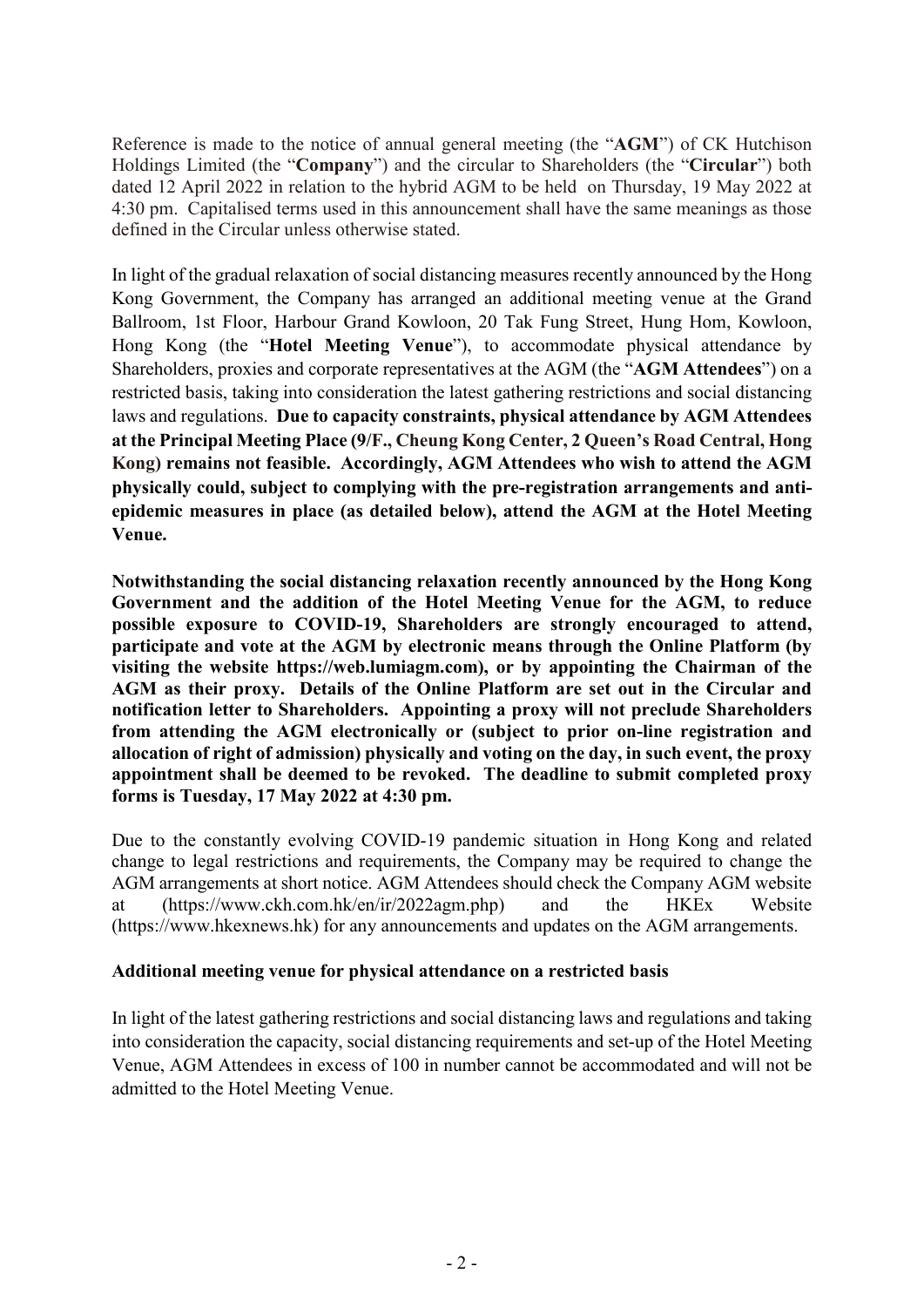## **Prior on-line registration**

Both registered and non-registered Shareholders (including their proxies or corporate representatives) who wish to attend the AGM physically are requested to register their interest and provide the following details by email to AGM2022reg@ckh.com.hk during the period from Thursday, 5 May 2022 to Tuesday, 10 May 2022 at 12:00 noon:

- (1) full name;
- (2) contact phone number (optional) for better co-ordination; and
- (3) for registered Shareholders, the 10-digit shareholder reference number starting with "C" printed under the barcode on the top right corner of the letters to registered Shareholders dated 12 April 2022.

Duplicate registrations will be disregarded.

In addition, non-registered Shareholders who wish to attend the AGM physically should contact and instruct their Intermediaries to appoint them as proxies or corporate representatives so that they can attend and vote at the AGM at the Hotel Meeting Venue if they are allocated the right of admission to the AGM physically through the on-line registration process described above. Non-registered Shareholders who have not been duly appointed as proxies or corporate representatives by their Intermediaries will not be able to attend the AGM physically even if they are eventually allocated the right of admission to the Hotel Meeting Venue.

### **Allocation by balloting**

If the online registrations exceed the attendance limit set by the Company, balloting of registrations will be conducted to allocate the right of admission to the Hotel Meeting Venue. Registered Shareholders and non-registered Shareholders (and their proxies or corporate representatives) who have been allocated the right of admission to the Hotel Meeting Venue will be notified by email on Tuesday, 10 May 2022. No notification will be sent to those who are not successful in the balloting.

### **Bring your own device**

Voting at the Hotel Meeting Venue will be conducted electronically through own devices of the AGM Attendees, for example, smart phones and tablets with internet connection. Subject to verification of identity and registration prior to entering the Hotel Meeting Venue, AGM Attendees will be able to vote and ask questions through the Online Platform, using their own electronic devices during the AGM.

### **Anti-epidemic measures at the Hotel Meeting Venue**

In compliance with the latest gathering restrictions and social distancing laws and regulations and taking into consideration the related recommendation, every AGM Attendee at the Hotel Meeting Avenue is required to comply with the following anti-epidemic measures: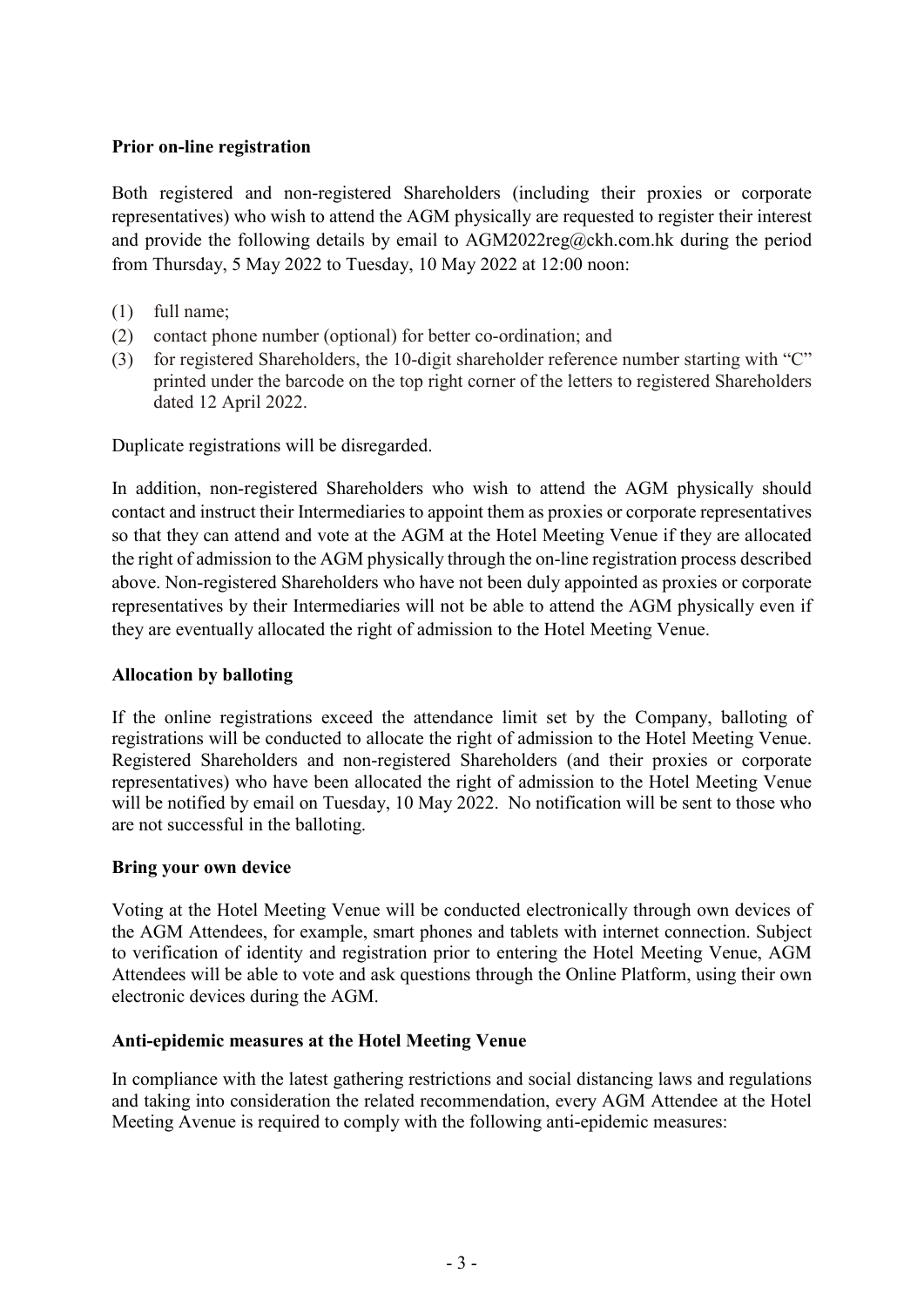- (1) every attendee will be required to wear a surgical face mask at all times and must follow the seating arrangements set by the Company;
- (2) compulsory temperature screening/checks will be required of every attendee at the main entrance of the Hotel Meeting Venue;
- (3) every attendee entering the Hotel Meeting Venue must scan the "LeaveHomeSafe" venue QR code using the "LeaveHomeSafe" mobile application;
- (4) every attendee must fulfill the prevailing Vaccine Pass requirements (by presenting valid vaccination / medical exemption / recovery record, as applicable) upon entering the Hotel Meeting Venue. For Vaccine Pass vaccination requirements and implementation arrangements, please refer to the "COVID-19 Thematic Website" (https://www.coronavirus.gov.hk);
- (5) no eating or drinking is allowed within the Hotel Meeting Avenue; and
- (6) any other additional measures in accordance with the prevailing requirements or guidelines of the Hong Kong Government and/or regulatory authorities, or as the Company considers appropriate in light of the development of the COVID-19 pandemic.

Any AGM Attendee, who refuses to comply with the above measures or feels unwell or has any symptoms of COVID-19, will be declined entry into or be required to leave the Hotel Meeting Venue at the absolute discretion of the Company as permitted by law.

To safeguard the health of the attendees at the Hotel Meeting Venue, the Company urges all AGM Attendees who will join the AGM physically to conduct a rapid antigen test on the same day before joining the AGM. Anyone who is tested positive should take all necessary steps to avoid further spreading the virus (including not to attend the AGM physically) and is also advised to report the case to the Hong Kong Government through the relevant declaration system.

AGM Attendees are also reminded that no refreshments or drinks will be provided at the Hotel Meeting Venue, nor will shuttle bus service be provided.

Should the COVID-19 pandemic situation continue to affect Hong Kong at or around the time of the AGM, AGM Attendees should assess for themselves any potential risks associated with physical attendance at the AGM, and whether they should attend, the AGM physically.

### **Enquiries**

If Shareholders have any questions relating to the AGM, please contact Computershare Hong Kong Investor Services Limited, the Hong Kong Share Registrar of the Company, as follows:

Computershare Hong Kong Investor Services Limited 17M Floor, Hopewell Centre 183 Queen's Road East Wanchai, Hong Kong Telephone: +852 2862 8558 Facsimile: +852 2865 0990 Website: www.computershare.com/hk/contact